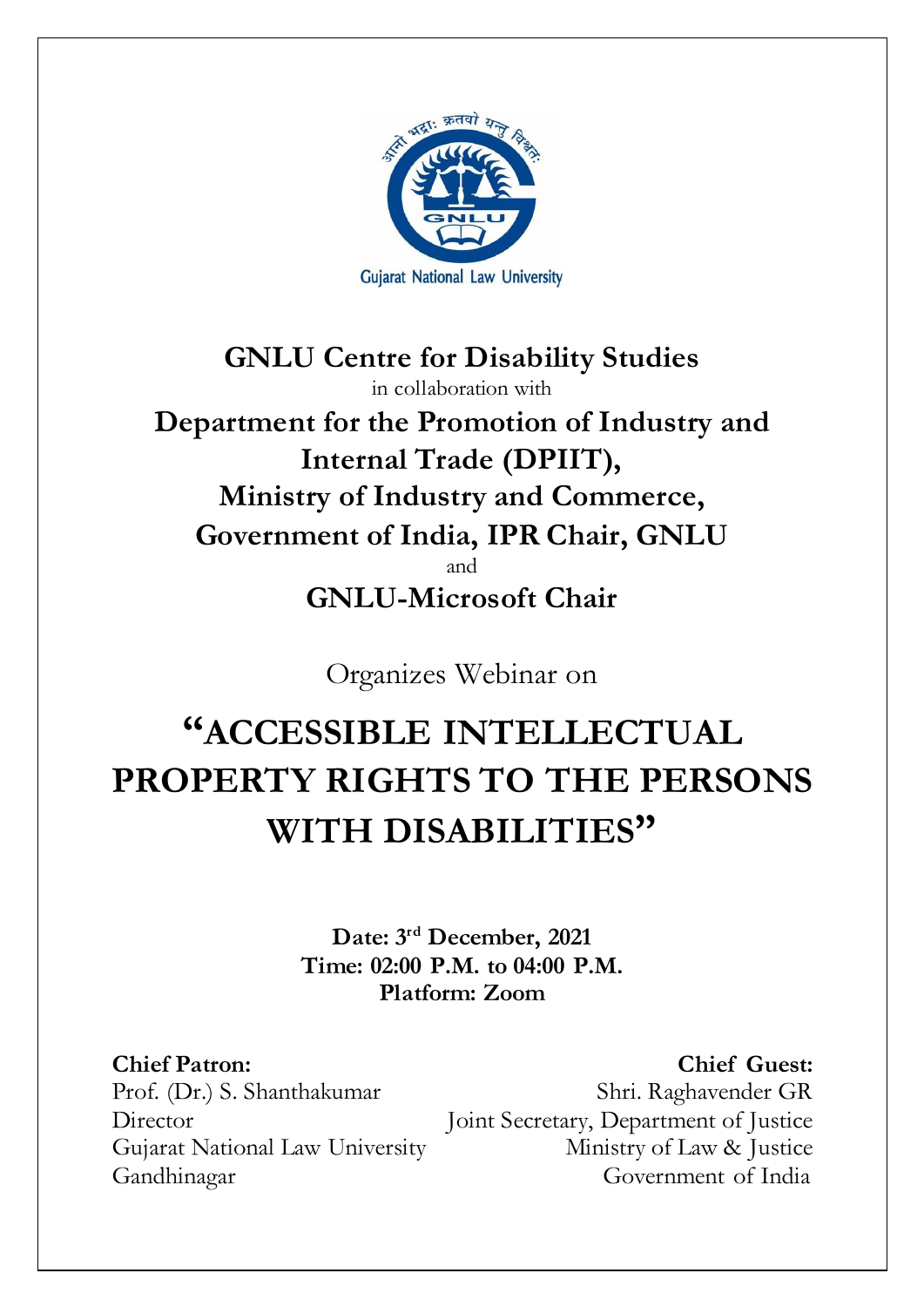## **About GNLU**

Gujarat National Law University (GNLU), Gandhinagar, is one of the premier national law universities of India, accredited with 'A' grade by NAAC. The University is established under the Gujarat National Law University Act, a statutory legislation passed by the Government of Gujarat in the year 2003. The university offers Under Graduate, Post Graduate and Ph.D. Courses in law as well as many interdisciplinary areas. It is one of the leading centres for teaching and learning with respect to legal education in India. The University is a forerunner in the field of interdisciplinary research as well. The University has established various centres of excellence to carryout research, training and extension activities. One of the important areas of our academic and scholarly focus is a Centre dedicated to research and training on disability studies launched on 2nd October 2019.

## **About GCDS**

The University established GNLU Centre for Disability Studies (GCDS) on 02nd October 2019 with an aim to work for rights of disabled people and promotion of social justice through teaching and research in the interdisciplinary areas of sociology, social work, law and policy. Through curriculum development, research projects and disability studies, the Centre aims to provide meaningful contribution in the areas of disability and human rights, disability and society, accessibility and reasonable accommodations, inclusive education, gender and disability, amongst others. With an objective to accomplish its goals enshrined in the mission and vision of the Centre, GCDS is organising this webinar in collaboration with DPIIT – IPR Chair, GNLU and GNLU Microsoft IPR chair.

## **About DPIIT – IPR Chair, GNLU**

DPIIT-IPR Chair was established under the Scheme for Pedagogy & Research in IPRs for Holistic Education & Academia (SPRIHA) by the Department for Promotion of Industry and Internal Trade (DPIIT), Ministry of Commerce and Industry, Government of India. Among few eligible Institutions, Gujarat National Law University has been accorded approval to set up the IPR Chair in 2018 to promote Intellectual Property (IP) education and foster IP research.

#### **About GNLU Microsoft IPR Chair**

For creation and development of superior quality Intellectual Capital through research in the area of IPR law and Policy, for increasing awareness for IPR and promotion of long term research in India, GNLU-Microsoft Chair on IPR Law and Policy Research has been established in the year 2013 with the objective of Policy Research, education and awareness through multi-disciplinary Approach, providing a framework for analysing the impact of IPR law and Policy on development and growth of Indian Economy and dissemination of Knowledge and information on IPR Laws and Policy through teaching and outreach Programmes. The Chair has conducted many successful training and extension activities in the past and undertaken research projects.